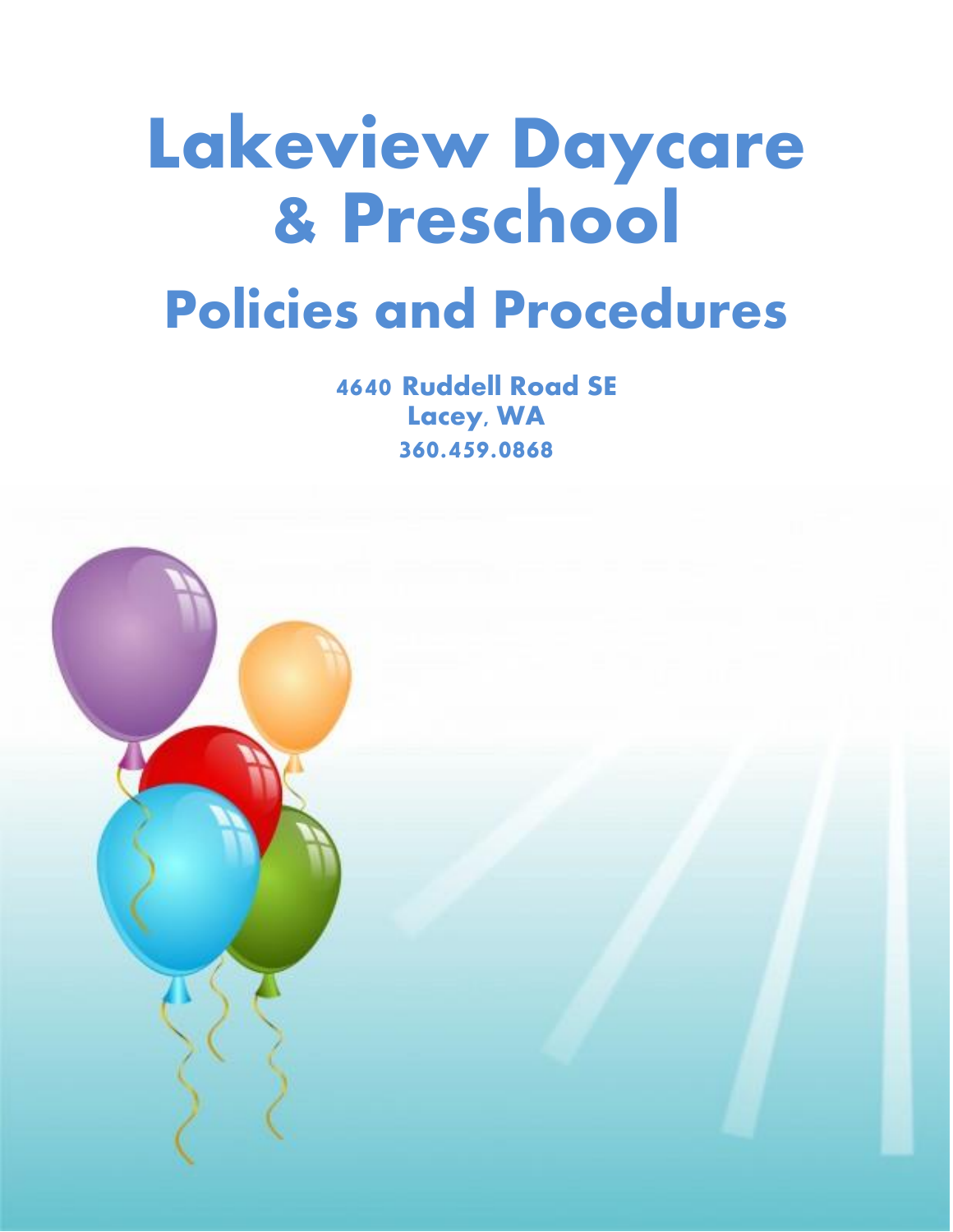# **Enrollment Procedure**

In order for a parent/guardian to enroll a child, the following forms are required:

- 1. Signed Child Care Contract
- 2. Health & Immunization Form
- 3. Signed Emergency Medical Care Authorization Form
- 4.Signed Field Trip Release Form (if applicable)
- 5. USDA Enrollment and Income Eligibility Form
- 6. Signed declaration that you have read and understand our policies and procedures

## **SAMPLE SCHEDULE**

|                    | <b>Little Bear</b>    | <b>Swinging Monkey</b> | Toddler               |
|--------------------|-----------------------|------------------------|-----------------------|
| $6:00 - 7:00$      | Arrival & Free Choice | Arrival & Free Choice  | Arrival & Free Choice |
| 7:00-8:00          | <b>Breakfast</b>      | <b>Breakfast</b>       | <b>Breakfast</b>      |
| 8:15am             | Free Play             | <b>Toilet Time</b>     | Diaper Change         |
| 8:30am             | Free Play             | Free Play              | Free Play             |
| 9:00am             | Circle Time           | Circle Time            | <b>Buggy Ride</b>     |
| $9:30$ am          | Curriculum            | Art/Curriculum         | Circle Time           |
| 10:00am            | Curriculum            | Outside Play           | Art                   |
| 10:30am            | Art                   | Outside Play           | Diaper Change         |
| 10:45am            | Free Play             | Toilet & Wash Up       | Lunch                 |
| 11:00am            | <b>Outside Play</b>   | Lunch                  | Lunch                 |
| 11:15am            | Outside Play          | Lunch                  | Nap                   |
| 11:30am            | Lunch                 | Nap                    | Nap                   |
| 12 Noon            | Nap                   | Nap                    | Nap                   |
| 1:30 <sub>pm</sub> | Nap                   | Nap                    | Diaper Change         |
| 2:00 <sub>pm</sub> | Toilet & Wash Up      | Toilet & Wash Up       | Snack                 |
| 2:30 <sub>pm</sub> | Snack                 | Snack                  | Outside Play          |
| 3:00 <sub>pm</sub> | Art                   | Outside Play           | Curriculum            |
| 3:30               | <b>Outside Play</b>   | <b>Toilet Time</b>     | Diaper Change         |
| 4:00 <sub>pm</sub> | Free Play             | Free Play              | Free Play             |
| 4:30 <sub>pm</sub> | Free Play             | Free Play              | Circle Time           |
| 5:00pm             | Group Reading         | <b>Story Time</b>      | <b>Story Time</b>     |
| 5:30pm             | Free Play             | Free Play              | Free Play             |

\*We are required by State law to offer naps

**\*\***Outside time is shortened during winter months

\*\*\*Please have your child arrive before 10:30am so they may enjoy some time with their friends before lunch and nap

\*\*\*\*Parents of school age children must inform us if child will not be returning to care on the school bus

## **NON-DISCRIMINATION POLICY**

No person shall be denied services or be discriminated against for reason of race, color, national origin, religious belief, or handicap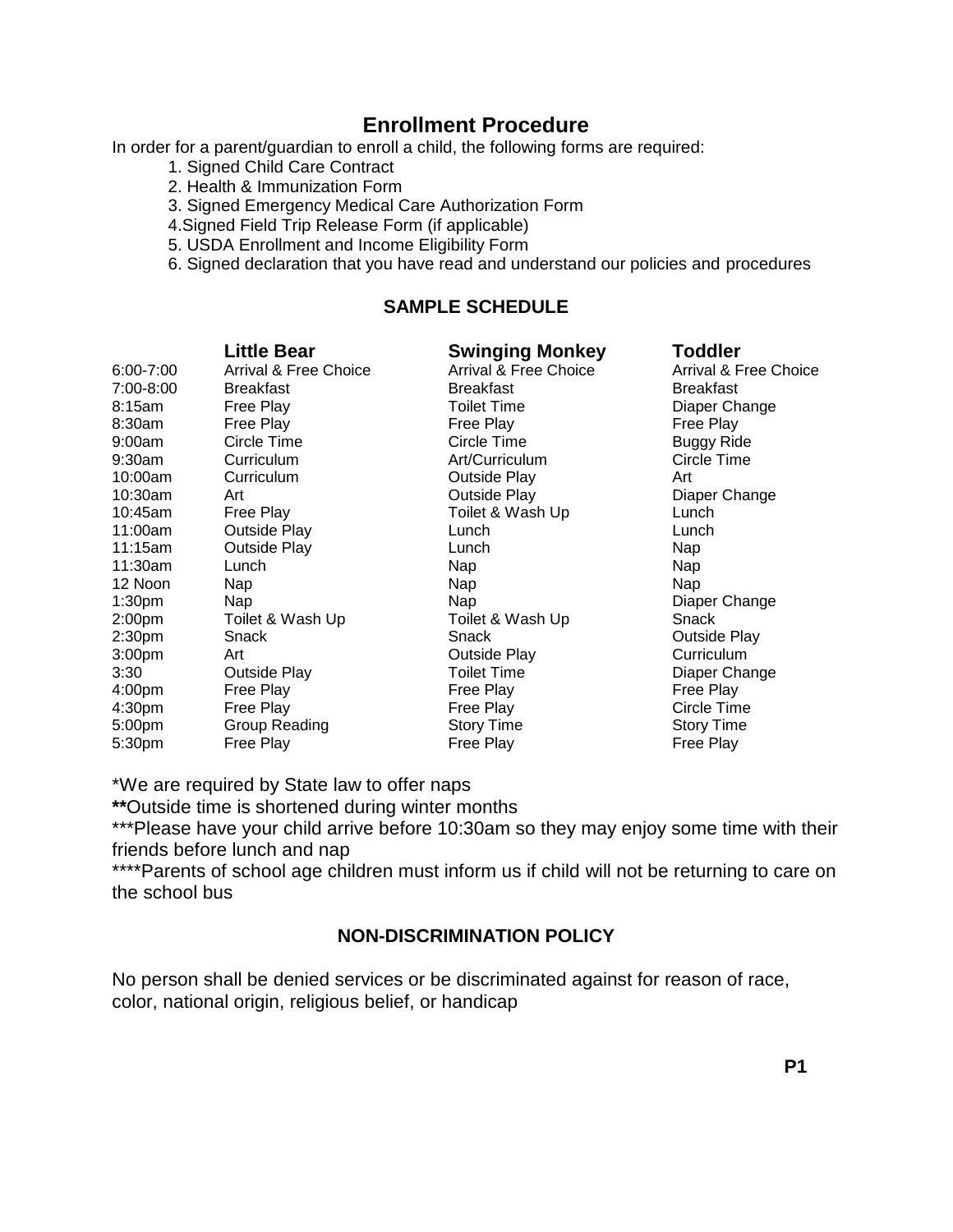## **SAMPLE MENU**

|                  | <b>MONDAY</b>                                                                       | <b>TUESDAY</b>                                              | <b>WEDNESDAY</b>                                               | <b>THURSDAY</b>                                                             | <b>FRIDAY</b>                                                                           |
|------------------|-------------------------------------------------------------------------------------|-------------------------------------------------------------|----------------------------------------------------------------|-----------------------------------------------------------------------------|-----------------------------------------------------------------------------------------|
| <b>BREAKFAST</b> | Rice Chex<br><b>Bananas</b><br>Milk                                                 | Pancakes<br>Cantaloupe<br>Milk                              | Toast<br>Apple Sauce<br>Milk                                   | Oatmeal<br>Fruit Cocktail<br>Milk                                           | <b>French Toast</b><br>Oranges<br>Milk                                                  |
| <b>LUNCH</b>     | Meatballs<br><b>Mashed Potato</b><br><b>Broccoli</b><br><b>Bread/Butter</b><br>Milk | Veggie Soup<br>Bologna/Cheese<br>Sandwich<br>Apples<br>Milk | Chicken<br>Rice<br><b>Bread/Butter</b><br>Peas/Carrots<br>Milk | <b>Sausages</b><br><b>Tator Tots</b><br>Corn<br><b>Bread/Butter</b><br>Milk | Spaghetti<br><b>Meat Sauce</b><br><b>Bread/Butter</b><br>Mixed Veggies<br>Pears<br>Milk |
| <b>SNACK</b>     | Saltine<br>Crackers<br>Juice                                                        | Oranges<br>Milk                                             | Graham<br>Crackers<br>Juice                                    | Apples<br>Milk                                                              | Ice cream<br>Vanilla Wafer<br>Juice                                                     |

#### **LAKEVIEW DAY CARE IS USDA APPROVED**

**To help us maintain our eligibility for USDA Food Program assistance we appreciate your cooperation in completing the income eligibility form. All information is kept in strict confidence.**

#### HOURS OF OPERATION

Lakeview Day Care opens at 5:30 am and closes each day at 6:00 pm, Monday through Friday. \$1.00 per minute will be charged for children picked up after 6:05 pm. Parents have free access to the center during business hours.

#### HOLIDAYS OBSERVED

| New Years Day                            | Memorial Day | Veteran's Day                  | Christmas Eve |
|------------------------------------------|--------------|--------------------------------|---------------|
| Martin Luther King Jr. Day $4th$ of July |              | Thanksgiving Day Christmas Day |               |
| President's Day                          | Labor Day    | Day after Thanksgiving         |               |

#### **If a holiday falls on a weekend we may observe it on Friday or Monday.**

 Lakeview often celebrates holidays with a party. If you do not wish your child to be included in a particular holiday festivity, please let us know in writing. Your child will be offered the library or art as an alternative.

#### ATTENDANCE

All parents or other designated adults are required by law to sign children in and out of the center. Please include time and full signature. Only persons authorized in writing may pick up a child from care. We will require photo ID from anyone with whom we are not familiar.

Please notify the center if your child will be absent. This is particularly important if your child rides the bus to elementary school. If your child does not come off the bus from school as expected we will attempt to contact you. If we are not able to contact you and confirm your child is safe and was not riding the bus that day we will immediately call for police assistance in locating your child.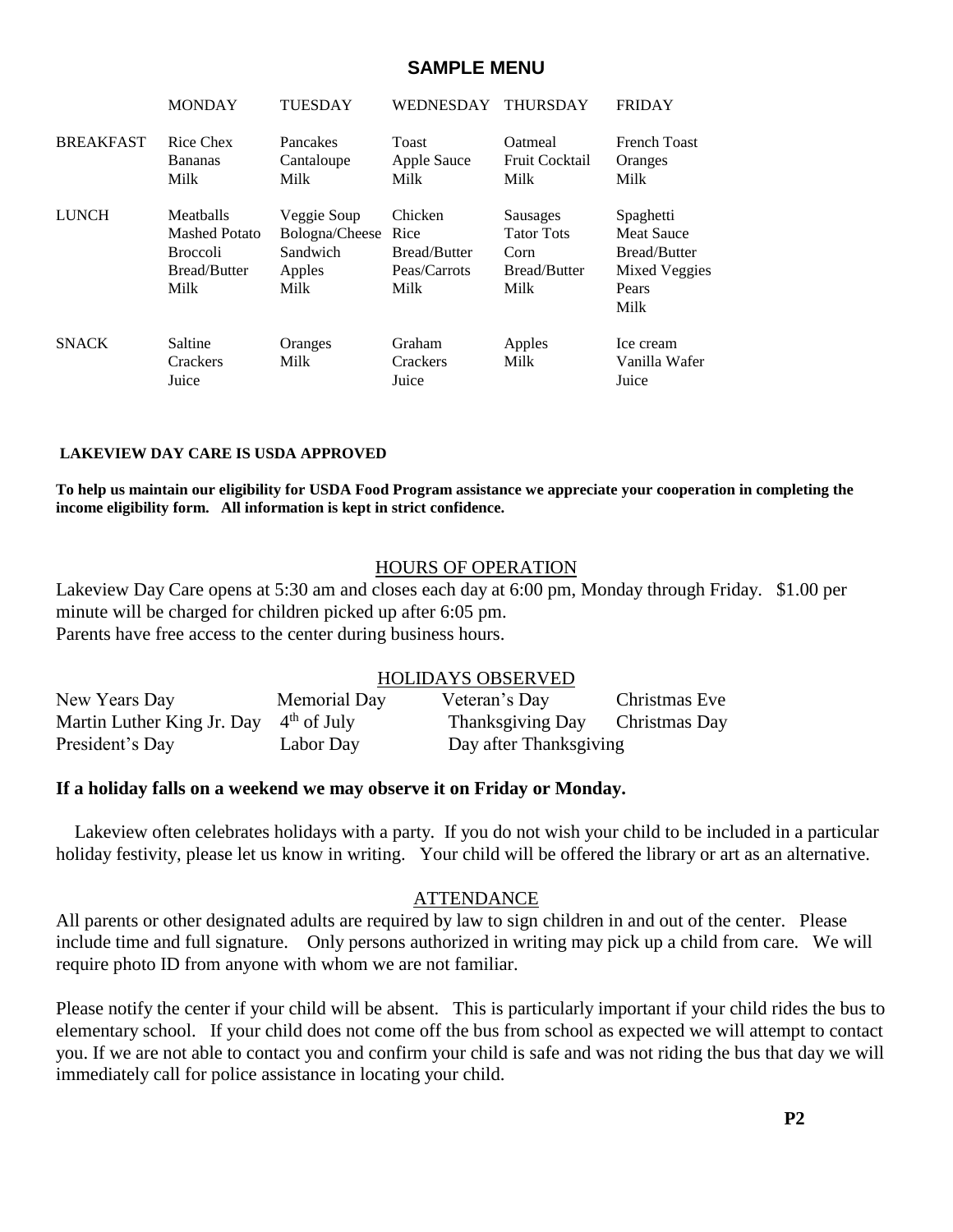## TERMINATION POLICY

Two weeks paid notice is required from parent for termination of care. Lakeview Day Care will give parent two weeks' notice for termination of care. We reserve the right to terminate a child's care without giving two weeks' notice for non-conforming to center rules, including but not limited to:

| Uncontrollable behavior | Hurting children or staff | Non-payment |
|-------------------------|---------------------------|-------------|
| Use of bad language     | Harassment                |             |

## CLOTHING & JEWELRY

Children must be fully dressed (including shoes and socks). We cannot accept a child into care who is not fully dressed. Children in diapers or pull-ups will not be accepted without diapers or pull-ups and wipes for changes.

Children need the following labeled items to be brought on Mondays and taken home for laundering on Fridays:

Pillow Case 1 Pair of Socks 1 Shirt and pair of pants or shorts or dress Blanket 1 pair of underwear

Children sometimes have several accidents each day. We will loan clothing when needed but request it be returned freshly laundered.

Jewelry of any kind is not allowed in the toddler room. Lakeview does not assume responsibility for jewelry lost or misplaced at the center.

#### TOYS FROM HOME

Children often like to bring a toy, stuffed animal or book to school. We ask you to help your child understand that are sometimes lost or broken. Lakeview staff will encourage children to keep track of their belongings but cannot assume responsibility for lost or damaged toys. For that reason we ask that expensive or special items be left at home.

## CHILD ABUSE REPORTING

We are required, by law, to report all suspected cases of child abuse to the proper authorities.

#### DISCIPLINE POLICY

Alternatives to punishment are used whenever possible. Lakeview staff will:

Give gentle reminders Respect children's feelings Offer acceptable alternatives Clarify messages Offer encouragement Inject humor Avoid power struggles **Overlook** small annoyances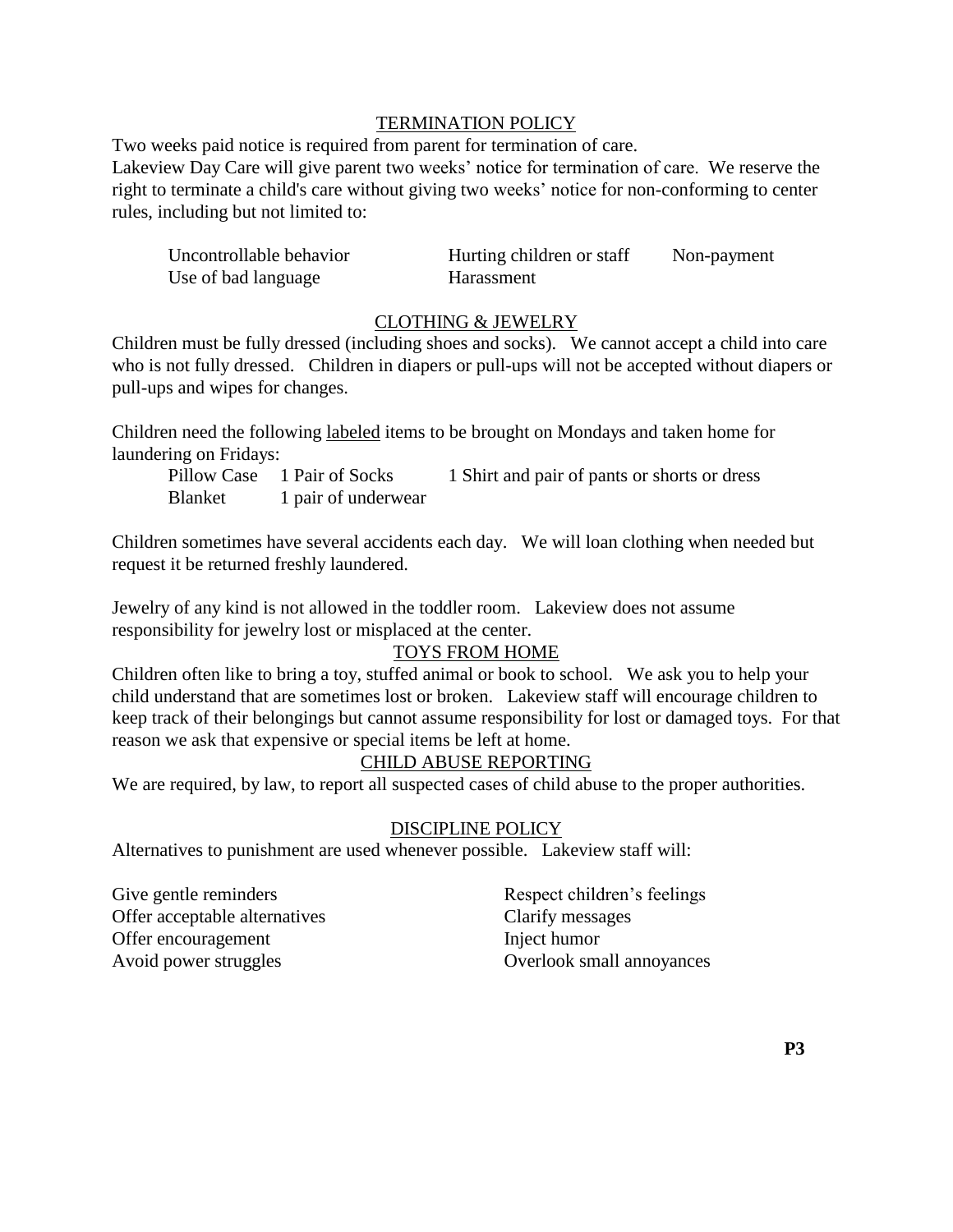As a last resort a child may be put in "time out" for no more than 1 minute per year of age. **Corporal punishment is not allowed.** Parents may be asked to find another place for child care if child is disruptive and unmanageable and after working with the parents, no solution or improvement has been found.

#### MEDICAL POLICIES AND PROCEDURES

All the children under our care are required to have an **immunization form** and a **health record** showing their last physical examination, allergies, and any other medical information you feel is pertinent for their care. These forms will be provided at the time of registration.

Medication can only be dispensed on the written approval of the parent. **Prescription medications** can only be dispersed as specified on the prescription label or otherwise authorized in writing by a physician. A record will be kept of all medications administered. **Nonprescription medications**, in original containers with the child's name clearly written on the container, will be administered only with signed instructions from the parent. The medication must also have instruction and dosage amounts for your child's age/weight. If on the container it does not have the dosage amount written for age/weight or it says "consult your physician", we will need your physician's written authority.

Medications will be stored in a locked kitchen cabinet or the refrigerator, both of which are inaccessible to the children.

A large, complete **first aid** kit is kept on the premises at all times for the treatment of minor injuries. Scratches, abrasions etc., will be cleaned and bandaged if the situation warrants. If a child has a headache, cold etc., and they wish to lie down for a while they may do so.

In the case of a potentially **communicable disease**, the child will be immediately isolated from the other children and the parents will be notified and asked to pick up the sick child.

In the event of a **serious medical emergency** such as severe bleeding, fractures, convulsions etc., the child will be treated with first aid procedures by a qualified member of the staff while another staff member calls medic one. The child's parents/guardians will then be notified. If the parents/guardians cannot be reached, the person listed in the child's records as "next to be contacted in case of emergency" will be notified.

If the situation requires transporting the child to the hospital, your **signed emergency medical care authorization form** will be taken to the hospital by the staff member accompanying the child. We will call 911 and transport the child by ambulance or emergency aid vehicle to **St.**  Peter's Hospital (no more than 15 minutes away). All cost of hospital treatment and transportation which may be incurred are the responsibility of the parents/guardians.

An on call nurse is available for phone consultation at all times. Full time staff members are First Aid and CPR trained. All staff are HIV/AIDS trained.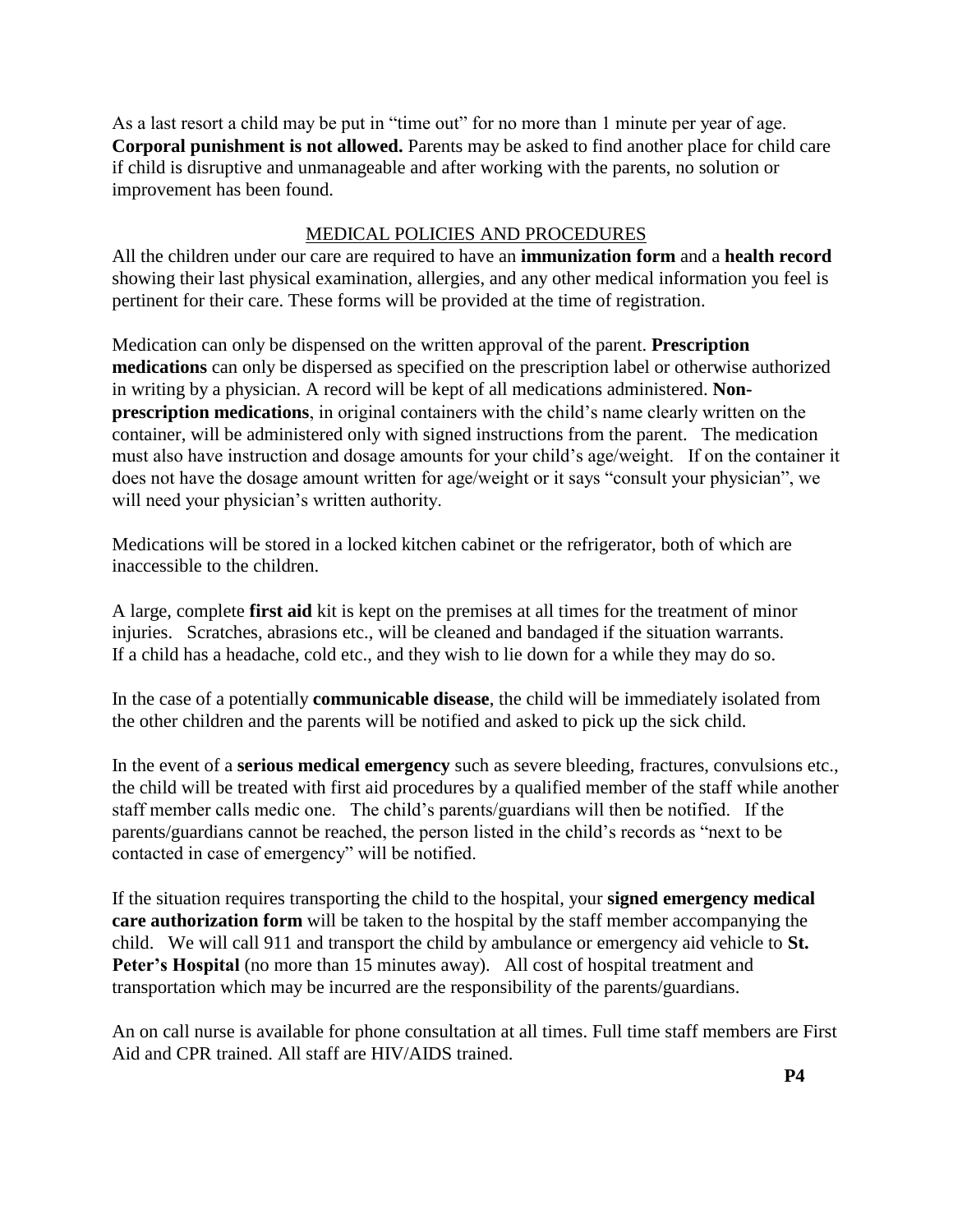## ILLNESS

Lakeview Day Care Center is not specifically approved for the care of ill children. Children with any of the following symptoms are **not permitted to remain in our care**:

1) Fever of 100 degrees F. (under arm) or higher if accompanied by one or more of the following:

| Diarrhea | Sore Throat                        |
|----------|------------------------------------|
| Rash     | Signs of irritability or confusion |

2) Vomiting on 2 or more occasions within the last 24 hours.

3) Diarrhea - 3 or more watery stools with a 24 hour period or 1 bloody stool

4) Draining rash

5) Eye discharge or pinkeye. Children can be readmitted after medical diagnosis to rule out bacterial or viral infection or after 24 hours on antibiotic treatment

6) Chronic fatigue that prevents participation in regular activities.

7) Open or oozing sores. Unless properly covered, or 24 hours has passed since starting antibiotic treatment.

8) Lice or scabies

9) Any child clearly in discomfort for unidentified causes (earaches etc.)

10) Any child diagnosed with a communicable disease until such time a physician's note is provided indicating the child may return to care.

Parents will be contacted to **take ill children home** under the above circumstances. Until a parent arrives, ill children will be cared for separately from the other children to prevent infecting others.

## DIAPERING AND TOILET TRAINING

Scheduled diaper and pull up changing times are 8:30am, 10:30am, before nap, after nap and 4:00pm. Diapers are also changed as needed. Children who are toilet training are encouraged to sit on the toilet at changing time. Between changing times they are given hourly reminders and opportunity to use the toilet.

Toilet training is a major event for a child and requires a joint effort between parents/guardians and Lakeview staff to ensure the child's success. Staff keep a written record of toilet training progress and will share this information with parents/guardians. During toilet training periods we ask that children wear pull ups rather than diapers and that they bring an extra change of clothing in case of accidents.

## FOOD FROM HOME

Health Department regulations **do not permit homemade foods** to be brought to school for sharing with other children. If your child wishes to celebrate a birthday at the center please help us obey this regulation by bringing store bought cake, cupcakes or cookies.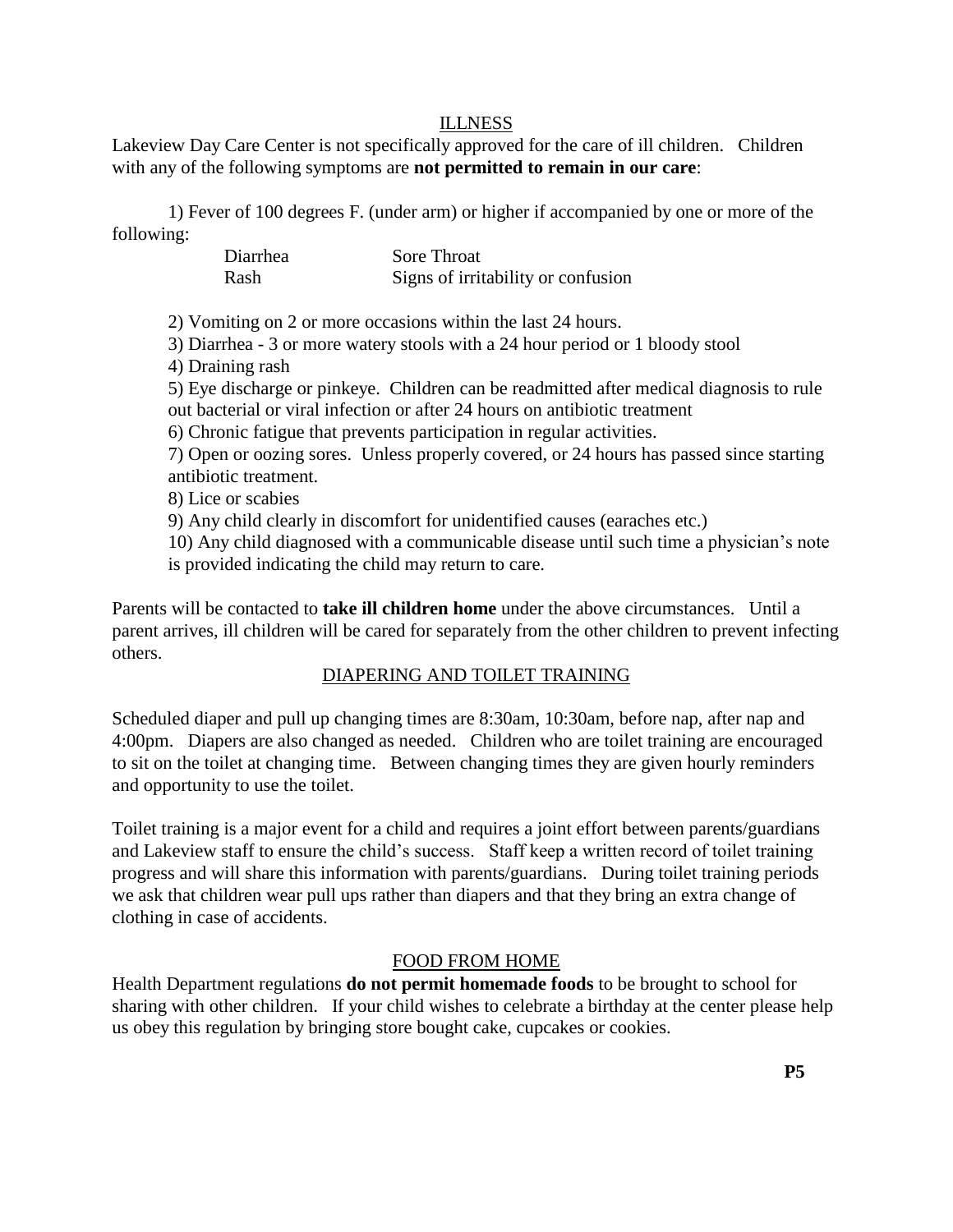## BABYSITTING

Because of the conflict of interest, Lakeview **staff are not permitted to babysit** for children enrolled in the day care center. An **exception** to this rule is "Parents Night Out" which is conducted at the center from time to time. Lakeview Day Care staff are allowed to use the facility on Friday nights for group babysitting providing that at least 2 staff members are present at all times and that child/teacher ratios are observed. Any payment for this service is to be directly between parent and staff. Lakeview Day Care is not a party to babysitting arrangements made and will not receive checks or other payments for that purpose.

# FIELD TRIPS

From time to time staff may arrange field trips for the children. Transportation will by YMCA or Lakeview Day Care bus or via public transportation.

Upcoming field trips will be posted in the day care reception area several days in advance and a written notice will be placed in your child's cubby. It is parent's responsibility to **inform day care staff if a child is not to be included in that particular field trip**. Unless you have informed them otherwise, the staff will include your child in the planned field trip.

# OUTDOOR PLAY

# **Washington Administrative Code (WAC) for child day care centers requires that children in our care be given the opportunity to play outside every day.**

We want your children to have the outside play they need and enjoy. The ability to run, climb, use outside voices and get a healthy helping of fresh air are important to development.

**Unless it is raining, snowing or very cold, we take the children out twice a day to give them the benefits of fresh air and exercise.** Length of outside play time is at the discretion of the staff and depending on temperatures (even a few minutes of fresh air is beneficial). Toddler buggy rides are given once a day (blankets will be used if necessary).

**Please be sure to bring a warm jacket or coat for your child.** Gloves and hats are also advisable. Be sure to label them with your child's name for easy identification. If your child is in need of a winter jacket please contact the center director to make arrangements for a donated jacket.

# **PESTICIDES**

Spraying of pesticides is typically scheduled for Friday evening or Saturday morning so that 48 hours may elapse before day care resumes on Monday morning. In the event that spraying has to be scheduled on a week day we will give 48 hours written notice.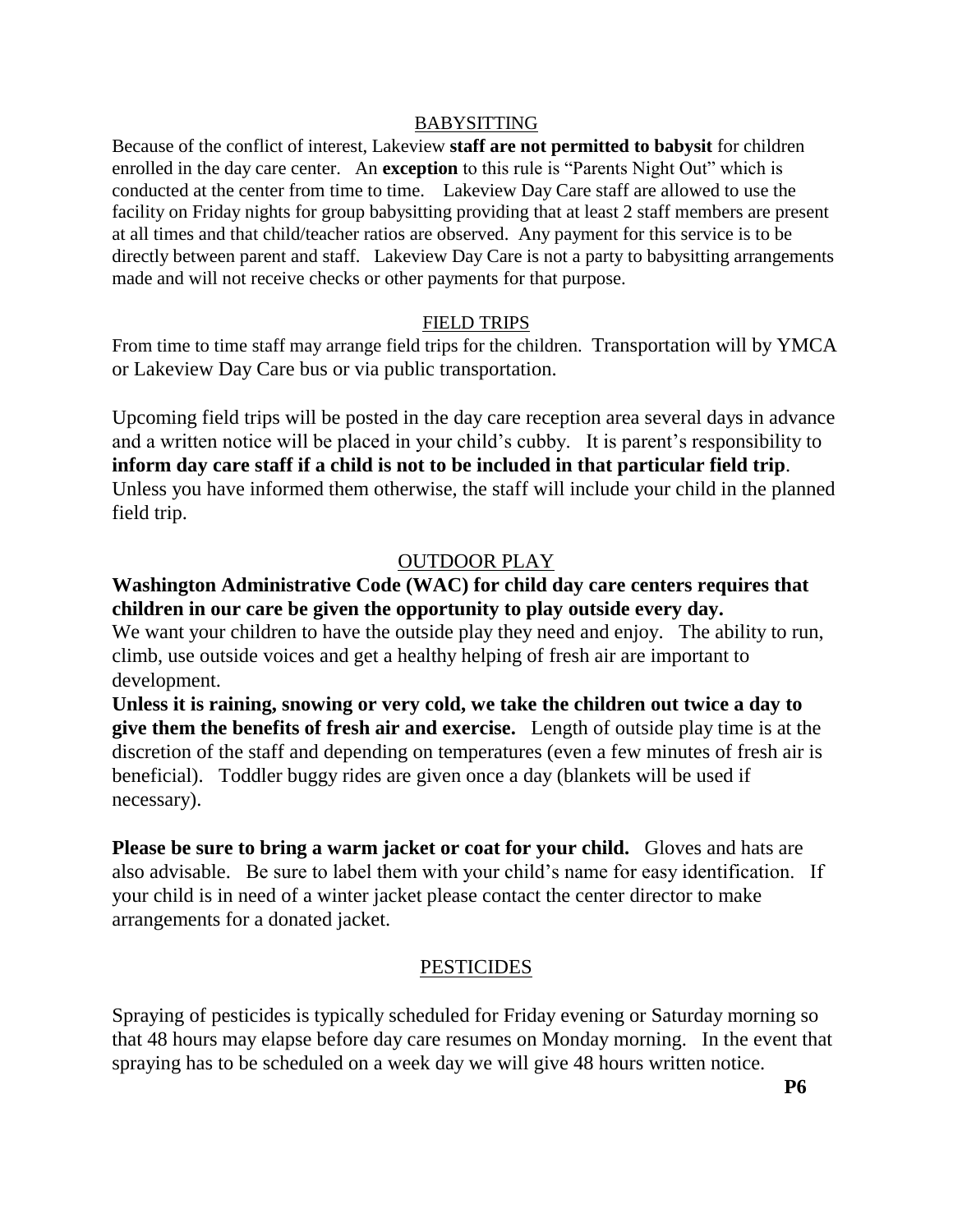## ANIMALS

Lakeview Day Care keeps a small aquarium tank for fish and frogs. We do not keep caged animals. The owners have dogs which are not allowed in the day care building or play ground but do interact with the children through the fence. The owners also have cats which occasionally enter the day care yard but typically run away if approached by the children. When the children go on a field trip to the owners' garden they may encounter the dogs and cats from time to time. The children are guided in the correct way to pet the animals if they show interest.

We sometimes go on field trips where the children may observe, pet or feed other animals such as goats, sheep and rabbits. Children are encouraged to interact with the animals but we will respect their wishes not to do so.

## DISASTER PLAN

Lakeview Day Care maintains a disaster supply kit containing the following items: Radio and extra batteries Flashlights and extra batteries Crow/pry bar Pliers Wrench Plastic garbage bags, large (one per child for rain protection) Disinfectant Disposable Diapers and wipes Bleach Food Supply Toilet paper Soap Water Supply First Aid Kit Whistle Manual Can Opener Books and games Family phone list Damage assessment list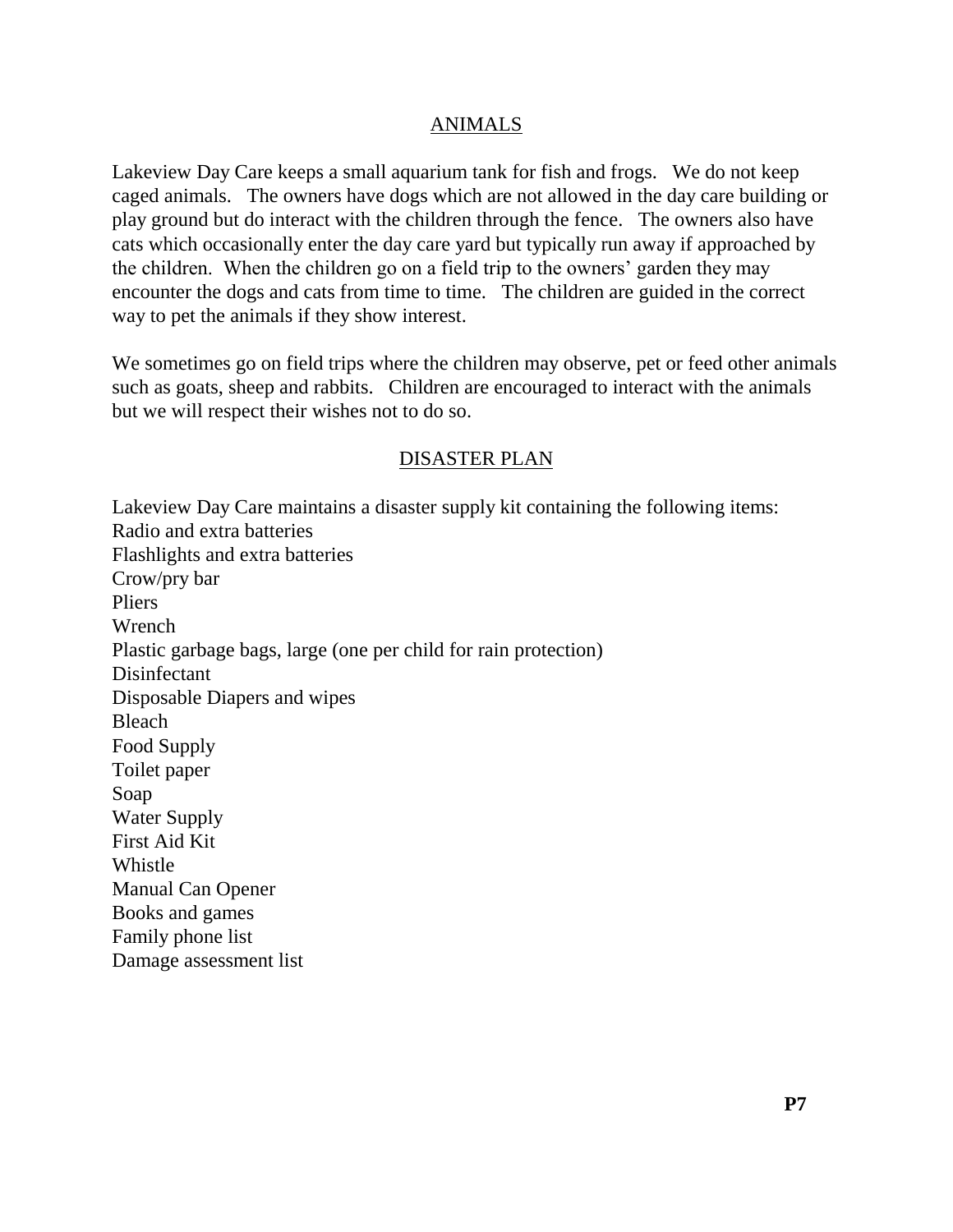Lakeview Day Care staff will make every effort to protect and reassure your children in the event of disaster. The procedures listed below will be followed to ensure safety in the event of:

FIRE The staff and children will evacuate the building and gather on the field outside the playground behind the day care. Staff members will call role to make sure that all the children in attendance are present and accounted for. This procedure is practiced in a monthly fire drill.

911 will be called from the day care phone if possible or from the director's residence next door or from staff member cell phones.

Parents/guardians will be notified by telephone, if necessary, and asked to pick up children as soon as possible. Until the children are picked up they will stay on the field or at the director's residence next to the center.

EARTHQUAKE During any ground movement staff and children will drop under a desk or table or take shelter in a doorway. They will hold onto the item they are under and if it moves they will move with it. They will try to stay away from windows, bookcases, file cabinets and other objects that could fall.

If they are outside they will move away from the building to protect themselves from falling glass, bricks, etc.

If in a vehicle, they will immediately pull over to the side of the road and stop. They will avoid overpasses, power lines and other hazards.

Immediately following ground motion we will:

- 1. Account for all personnel, children and visitors in the facility
- 2. Check for injuries
- 3. Check evacuation routes for safety
- 4. Check utilities for damage

5. Inspect the entire facility. If there is major damage, we will evacuate the building to the field outside the playground behind the center taking emergency supplies with us.

- 6. Listen to radio Emergency Alert System
- 7. Give instructions and reassurance to children
- 8. Remain with children until parents/guardians arrive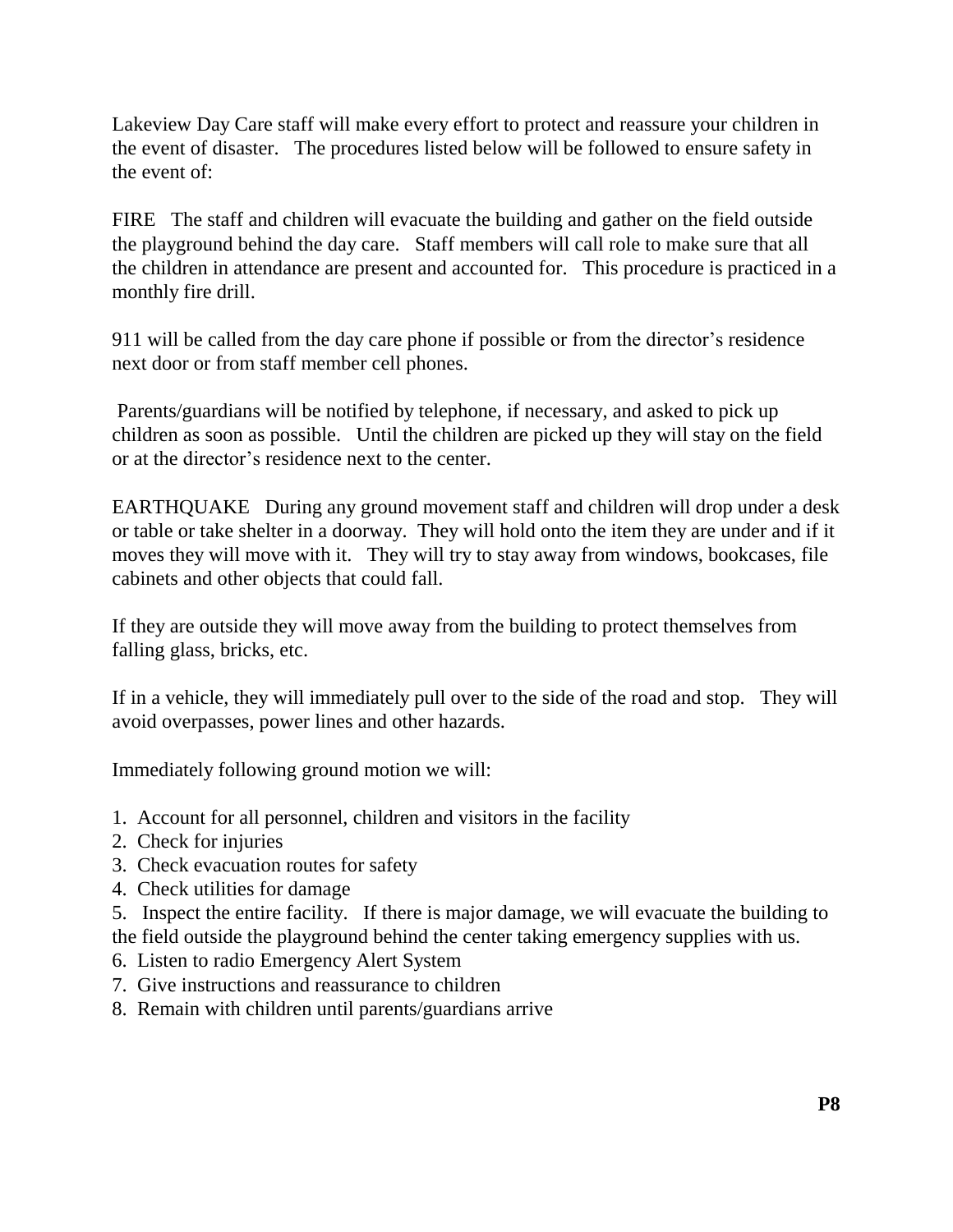ICE AND SNOW STORMS Lakeview Day Care will make every effort to remain open for business after a winter storm. However, if staff members cannot get to work because the roads are not safe or passable, we will not be able to accept children into care. If conditions improve later in the day we will make every attempt to open the center with a "skeleton" staff if necessary. Typically, although not always, if Thurston County Schools are closed we will also be closed. Please call the center to be sure we are open before leaving home on snowy or icy mornings.

If a winter storm occurs after children are already at the center we will care for them until you are able to pick them up. Please keep in mind that our staff must also manage to make their way home so if you are able to pick up your children earlier than usual our staff will be able to leave earlier too. Please attempt to call the center if you are stranded so that together we can decide on the best action for prolonged care for your children.

EVACUATION OF PREMISES In the event of a catastrophe that requires the total evacuation of the child care center, the adjacent residence and the surrounding property, the children will be taken by Lakeview Day Care bus to the new Lacey Fire Department Facility located at 1231 Franz Street SE (between Lacey Blvd and Pacific) Phone # 491- 2410.